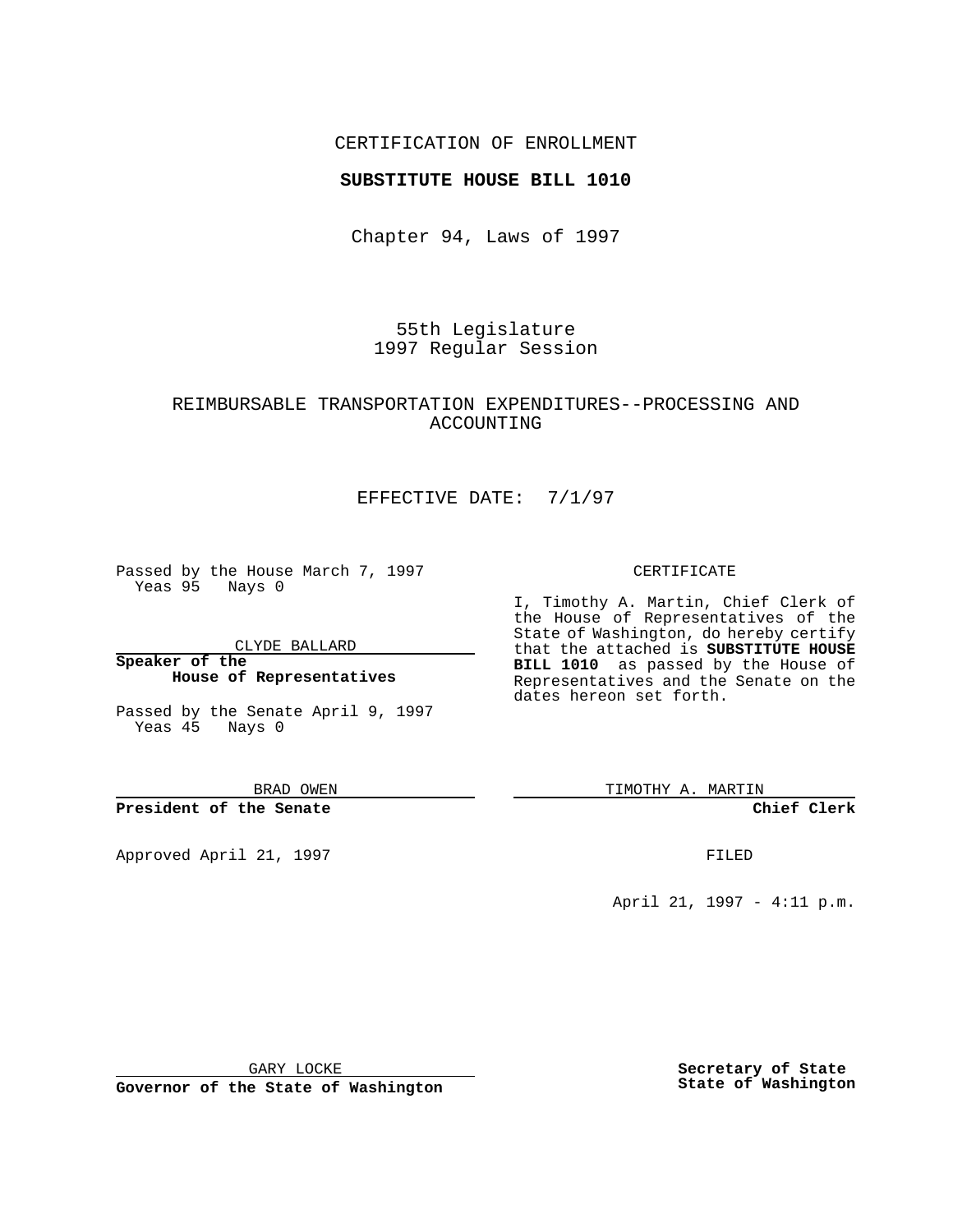# **SUBSTITUTE HOUSE BILL 1010** \_\_\_\_\_\_\_\_\_\_\_\_\_\_\_\_\_\_\_\_\_\_\_\_\_\_\_\_\_\_\_\_\_\_\_\_\_\_\_\_\_\_\_\_\_\_\_

\_\_\_\_\_\_\_\_\_\_\_\_\_\_\_\_\_\_\_\_\_\_\_\_\_\_\_\_\_\_\_\_\_\_\_\_\_\_\_\_\_\_\_\_\_\_\_

Passed Legislature - 1997 Regular Session

**State of Washington 55th Legislature 1997 Regular Session**

**By** House Committee on Transportation Policy & Budget (originally sponsored by Representatives Mitchell, Hankins, Cairnes, Skinner and Mielke)

Read first time 01/21/97.

 AN ACT Relating to reimbursable transportation expenditures; amending RCW 43.79A.040; adding a new section to chapter 47.04 RCW; creating a new section; providing an effective date; and declaring an emergency.

BE IT ENACTED BY THE LEGISLATURE OF THE STATE OF WASHINGTON:

 NEW SECTION. **Sec. 1.** Federal funds that are administered by the department of transportation and are passed through to municipal corporations or political subdivisions of the state and moneys that are received as total reimbursement for goods, services, or projects constructed by the department of transportation are removed from the transportation budget. To process and account for these expenditures a new treasury trust account is created to be used for all department of transportation one hundred percent federal and local reimbursable transportation expenditures. This new account is nonbudgeted and nonappropriated. At the same time, federal and private local appropriations and full-time equivalents in subprograms R2, R3, T6, Y6, and Z2 processed through this new account are removed from the department of transportation's 1997-99 budget.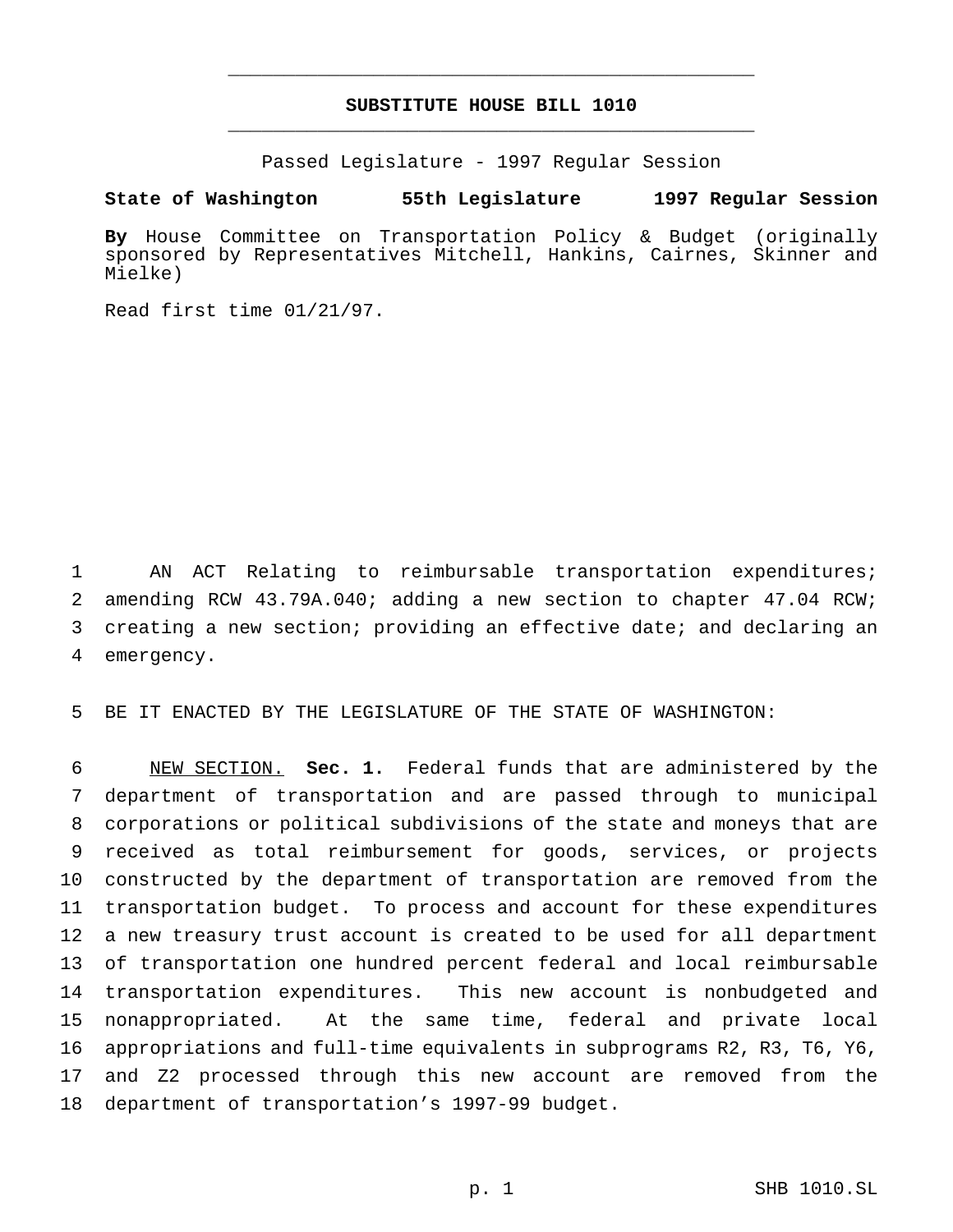The department of transportation may make expenditures from the account before receiving federal and local reimbursements. However, at the end of each biennium, the account must maintain a zero or positive cash balance. In the twenty-fourth month of each biennium the department of transportation shall calculate and transfer sufficient cash from either the motor vehicle fund or the transportation fund to cover any negative cash balances. The amount transferred is calculated based on expenditures from each fund. In addition, any interest charges accruing to the new account must be distributed to the motor vehicle fund and the transportation fund.

 The department of transportation shall provide an annual report to the legislative transportation committee and the office of financial management on expenditures and full-time equivalents processed through the new account. The report must also include recommendations for process changes, if needed.

 NEW SECTION. **Sec. 2.** A new section is added to chapter 47.04 RCW to read as follows:

 (1) The miscellaneous transportation programs account is created in the custody of the state treasurer.

 (2) Moneys from the account may be used only for the costs of: (a) Miscellaneous transportation services provided by the department that are reimbursed by other public and private entities; (b) Local transportation projects for which the department is a conduit for federal reimbursement to a municipal corporation or political subdivision; or

 (c) Other reimbursable activities as recommended by the legislative transportation committee and approved by the office of financial management.

 (3) Moneys received as reimbursement for expenditures under subsection (2) of this section must be deposited into the account.

 (4) No appropriation is required for expenditures from this account. This fund is not subject to allotment procedures provided under chapter 43.88 RCW.

 (5) Only the secretary of transportation or the secretary's designee may authorize expenditures from the account.

 (6) It is the intent of the legislature that this account maintain a zero or positive cash balance at the end of each biennium. Toward this purpose the department may make expenditures from the account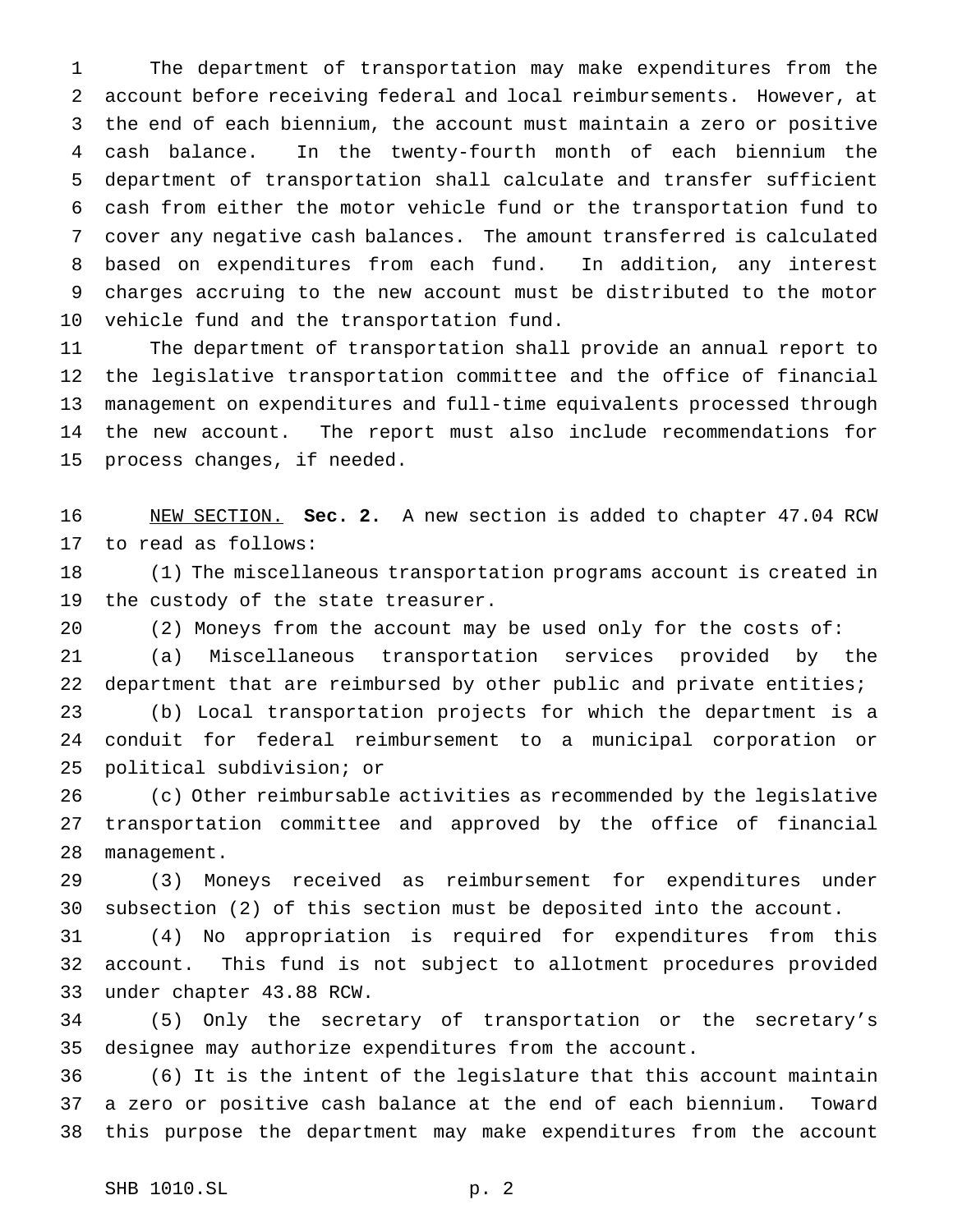before receiving reimbursements under subsection (2) of this section. Before the end of the biennium, the department shall transfer sufficient cash to cover any negative cash balances from the motor vehicle and transportation funds to the miscellaneous transportation programs account for unrecovered reimbursements. The department shall calculate the distribution of this transfer based on expenditures. In the ensuing biennium the department shall transfer the reimbursements received in the miscellaneous transportation programs account back to the motor vehicle and transportation funds to the extent of the cash transferred at biennium end. The department shall also distribute any interest charges accruing to the miscellaneous transportation programs account to the motor vehicle and transportation funds. Adjustments for any indirect cost recoveries may also be made at this time.

 (7) The department shall provide an annual report to the legislative transportation committee and the office of financial management on the expenditures and full-time equivalents processed through the miscellaneous transportation programs account. The report must also include recommendations for changes to the process, if needed.

 **Sec. 3.** RCW 43.79A.040 and 1996 c 253 s 409 are each amended to read as follows:

 (1) Money in the treasurer's trust fund may be deposited, invested and reinvested by the state treasurer in accordance with RCW 43.84.080 in the same manner and to the same extent as if the money were in the state treasury.

 (2) All income received from investment of the treasurer's trust fund shall be set aside in an account in the treasury trust fund to be known as the investment income account.

 (3) The investment income account may be utilized for the payment of purchased banking services on behalf of treasurer's trust funds including, but not limited to, depository, safekeeping, and disbursement functions for the state treasurer or affected state agencies. The investment income account is subject in all respects to chapter 43.88 RCW, but no appropriation is required for payments to financial institutions. Payments shall occur prior to distribution of earnings set forth in subsection (4) of this section.